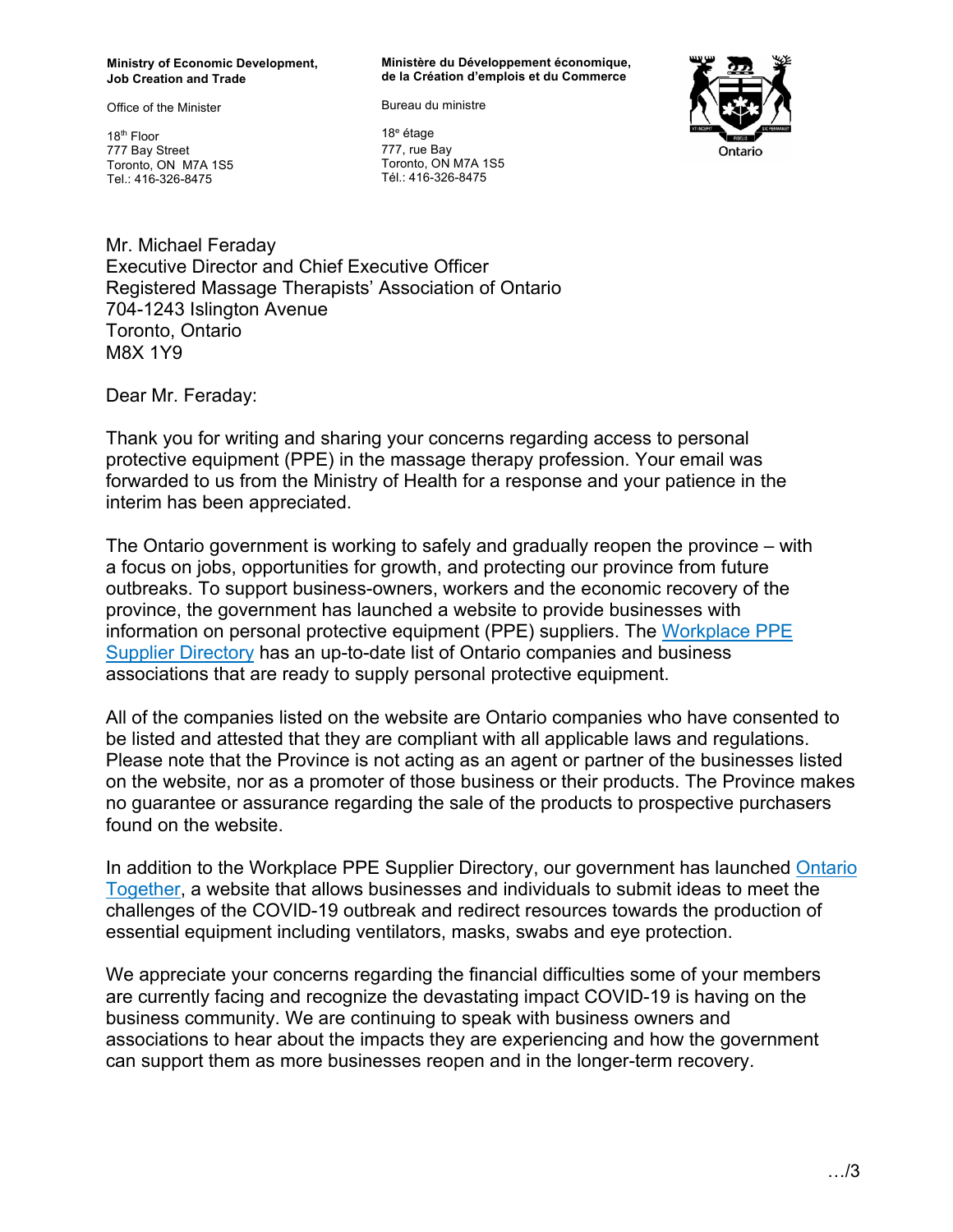Since first learning of COVID-19, our government has taken significant steps to help businesses that have been impacted by COVID-19. To support the provincial effort to deal with this crisis, our government launched *[Ontario's Action Plan: Responding to](https://budget.ontario.ca/2020/marchupdate/index.html?_ga=2.255508877.448778587.1585158228-363235773.1574998706)  [COVID-19](https://budget.ontario.ca/2020/marchupdate/index.html?_ga=2.255508877.448778587.1585158228-363235773.1574998706)*. This is a \$17 billion package with funding targeted to help families and businesses.

This plan includes the following:

- \$3.7 billion to support people and jobs;
- \$6 billion in relief by temporarily deferring taxes for 100,000 Ontario businesses;
- \$1.9 billion to allow employers to defer Workplace Safety and Insurance Board payments; and
- \$1.8 billion to defer municipal education property tax payments.

We continue to work with our counterparts through our *[COVID-19: Tackling the](https://www.ontario.ca/page/frontline-business-help-us-support-you-during-covid-19?_ga=2.242976384.362118650.1591024033-319767008.1574110931)  [Barriers](https://www.ontario.ca/page/frontline-business-help-us-support-you-during-covid-19?_ga=2.242976384.362118650.1591024033-319767008.1574110931)* website to allow temporary changes to provincial rules and regulations in order to remove any barriers that are hindering business and negatively impacting Ontario's supply chain.

To support small businesses, the Ontario government has worked with the federal government to develop the Small and Medium-sized Enterprise Loan that will enable up to \$40 billion in lending, supported through **Export Development Canada** (EDC) and the [Business Development Bank](https://www.bdc.ca/en/pages/special-support.aspx?special-initiative=covid19) (BDC). This program will help businesses meet cash flow requirements through guaranteed loans. Ontario has also committed \$241 million in partnership with the federal government to deliver more than \$900 million in urgent relief to small businesses and their landlords through the Canada Emergency [Commercial Rent Assistance Program \(CECRA\).](https://www.cmhc-schl.gc.ca/en/finance-and-investing/covid19-cecra-small-business)

We have also recently partnered with the federal government to help small businesses reach more customers through the [Digital Main Street](https://digitalmainstreet.ca/ontario/) platform. This \$57-million program will help up to 22,900 Ontario businesses create and enhance their online presence and generate jobs for more than 1,400 students.

For more information on how we are helping businesses navigate the economy during this time, please visit the government of Ontario's COVID-19: [Support for businesses](https://www.ontario.ca/page/covid-19-support-businesses). You may also wish to consult [Canada's COVID-19 Economic Response Plan](https://www.canada.ca/en/department-finance/economic-response-plan.html) for more information on federal government supports for businesses.

Once again, thank you for writing. We greatly appreciate the observations and recommendations that you have highlighted for our consideration.

Sincerely,

Victor Fedeli Minister of Economic Development, Job Creation and Trade